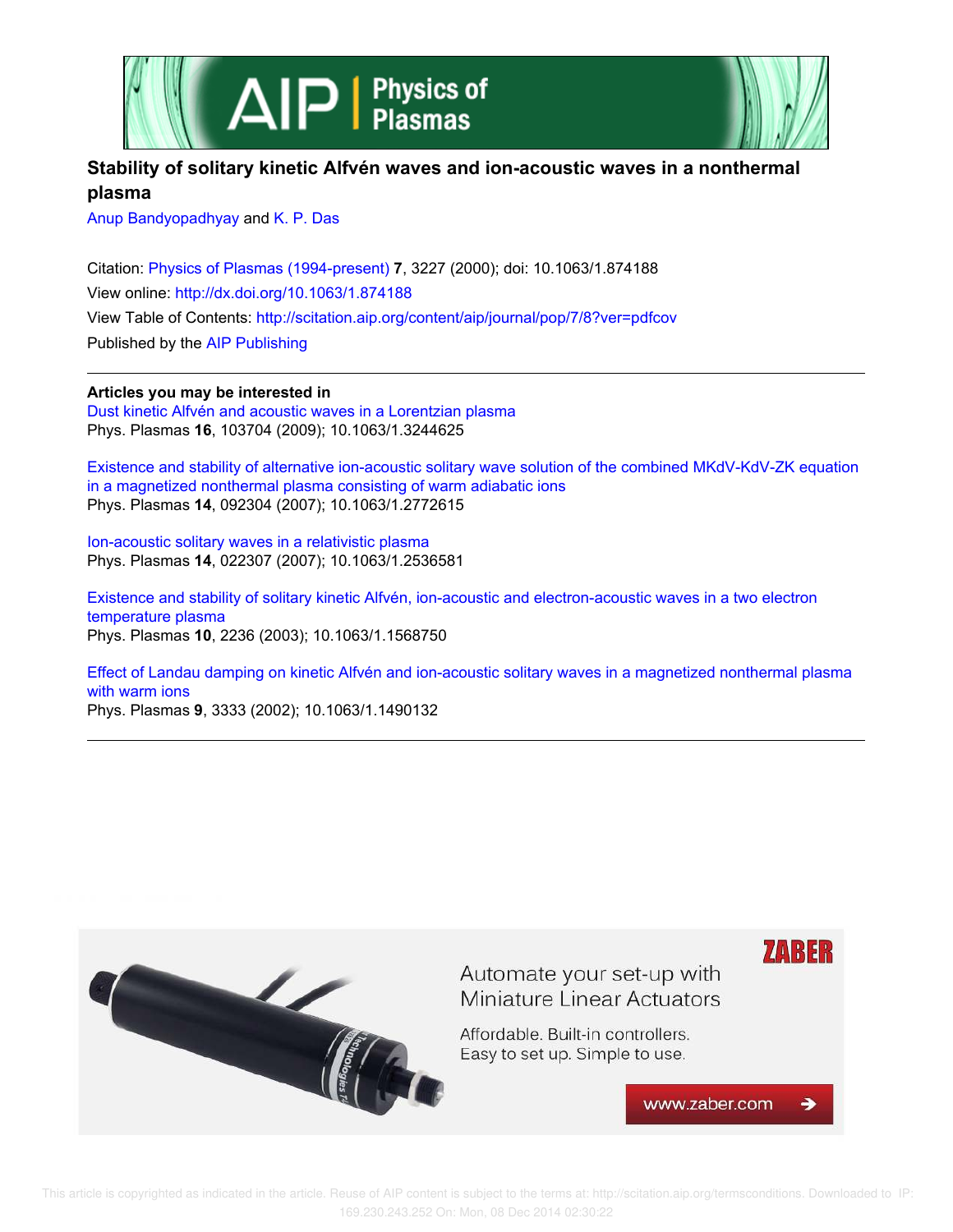# **Stability of solitary kinetic Alfven waves and ion-acoustic waves in a nonthermal plasma**

Anup Bandyopadhyay *Serampore College, Hooghly, West Bengal, India*

K. P. Das

*Department of Applied Mathematics, University of Calcutta, 92 Acharya Prafulla Chandra Road, Calcutta 700 009, India*

(Received 15 November 1999; accepted 18 April 2000)

The KdV-ZK (Korteweg–de Vries–Zakharov–Kuznetsov) equations for kinetic Alfvén and ion-acoustic waves in a nonthermal magnetized plasma have been derived. The coefficient of the nonlinear term of this equation for an ion-acoustic wave can vanish along a curve in a two-dimensional parameter space. In this case, two coupled equations constituting a modified KdV-ZK equation describing nonlinear behavior of an ion-acoustic wave are derived. The solitary wave solutions of all these equations are obtained and their stabilities are investigated by the Rowlands–Infeld method. It is found that the kinetic Alfven solitons are stable. The instability conditions and the maximum growth rate of the instability for ion-acoustic solitons are determined. © 2000 American Institute of Physics. [S1070-664X(00)00408-0]

## **I. INTRODUCTION**

The existence and stability of solitary waves in a plasma with external magnetic field have been investigated by Ladke and Spatschek,<sup>1</sup> Infeld,<sup>2</sup> and Das and Verheest,<sup>3</sup> in which electrons have been taken as isothermal. Recently, Cairns *et al.*<sup>4</sup> have shown that it is possible to obtain both compressive and rarefactive solitions when considering electrons as nonthermal with an excess of energetic particles. This investigation was motivated by the recent observation of solitary structures with density depletion made by Freja Satellite (Dovner *et al.*).<sup>5</sup> The effects of the external magnetic field have been included in these investigations by Cairns *et al.*6,7 and Mamun and Cairns.<sup>8</sup> In the latter paper, the authors have studied the stability of ion-acoustic waves in a magnetized nonthermal plasma. Recently, Bandyopadhyay and Das<sup>9</sup> have extended this paper of Mamun and Cairns<sup>8</sup> in the following two directions: (i) instead of considering ions as cold, the ion temperature has been included and (ii) the case has been considered when the coefficient of the nonlinear term in the KdV-ZK (Korteweg–de Vries–Zakharov–Kuznehsor) equation derived in the first case vanishes. In all the abovementioned investigations for magnetized nonthermal plasma only electrostatic perturbations have been considered. If magnetic field perturbations are also taken into account, then in addition to the ion-acoustic mode the Alfven mode will also appear, which becomes dispersive, if kinetic effects like ion-drift velocity are included in the ion continuity equation and in the ion fluid equation of motion. Due to the inclusion of kinetic effects, the Alfvén mode is termed the kinetic Alfvén mode. Solitary kinetic Alfvén waves have been investigated by many authors.<sup>10–16</sup> In the present investigation we extend the analysis of Mamun and Cairns<sup>8</sup> by including magnetic field perturbations and by including kinetic effects mentioned above.

The governing equations from which we start consist of the ion continuity equation, the parallel component of ion fluid equation of motion, the distribution for nonthermal electrons, the electron continuity equation, the quasineutrality condition, Ampere's law in the parallel direction, and the adiabatic pressure law for ions in which we keep both **EÃB** and polarization drift terms in the expression for ion drift velocity and use two potentials to represent the electric field intensity. The linear dispersion relation obtained from these governing equations is

$$
\left[1 - \frac{\omega^2 (1 - \beta')}{k_z^2 c_s^2} \left\{1 + \frac{5}{3} \sigma (1 - \beta')\right\}^{-1}\right] \left[1 - \frac{\omega^2}{k_z^2 V_A^2}\right]
$$

$$
= \frac{\omega^2 k_{\perp}^2}{k_z^2 \omega_{ci}^2} \left\{1 + \frac{5}{3} \sigma (1 - \beta')\right\}^{-1},
$$
(1)

where  $c_s$  is the ion-acoustic speed,  $V_A$  is the Alfven velocity,  $\omega_{ci}$  is the ion-cyclotron frequency,  $k_z$  and  $k_\perp$  are the parallel and perpendicular components of the wave vector,  $\omega$  is the frequency of the wave,  $\sigma$  is the ratio of ion and electron temperatures, and  $\beta'$  is a parameter of the nonthermal electron distribution. The dispersion relation  $(1)$  shows a coupling between ion-acoustic and kinetic Alfvén waves, and this dispersion relation reduces to the dispersion relation of Hasegawa,<sup>10</sup> if electrons are considered isothermal (i.e.,  $\beta'$ )  $=0$ ) and the ion temperature is set equal to zero (i.e.,  $\sigma$  $=0$ ).

From the above-mentioned governing equations, threedimensional KdV equations are derived for both the ionacoustic wave and kinetic Alfvén wave. The equations are found to admit kinetic Alfvén soliton and ion-acoustic soliton solutions propagating obliquely to the external magnetic field. The stability of these solitons is investigated by the small-*k* perturbation expansion method of Rowlands and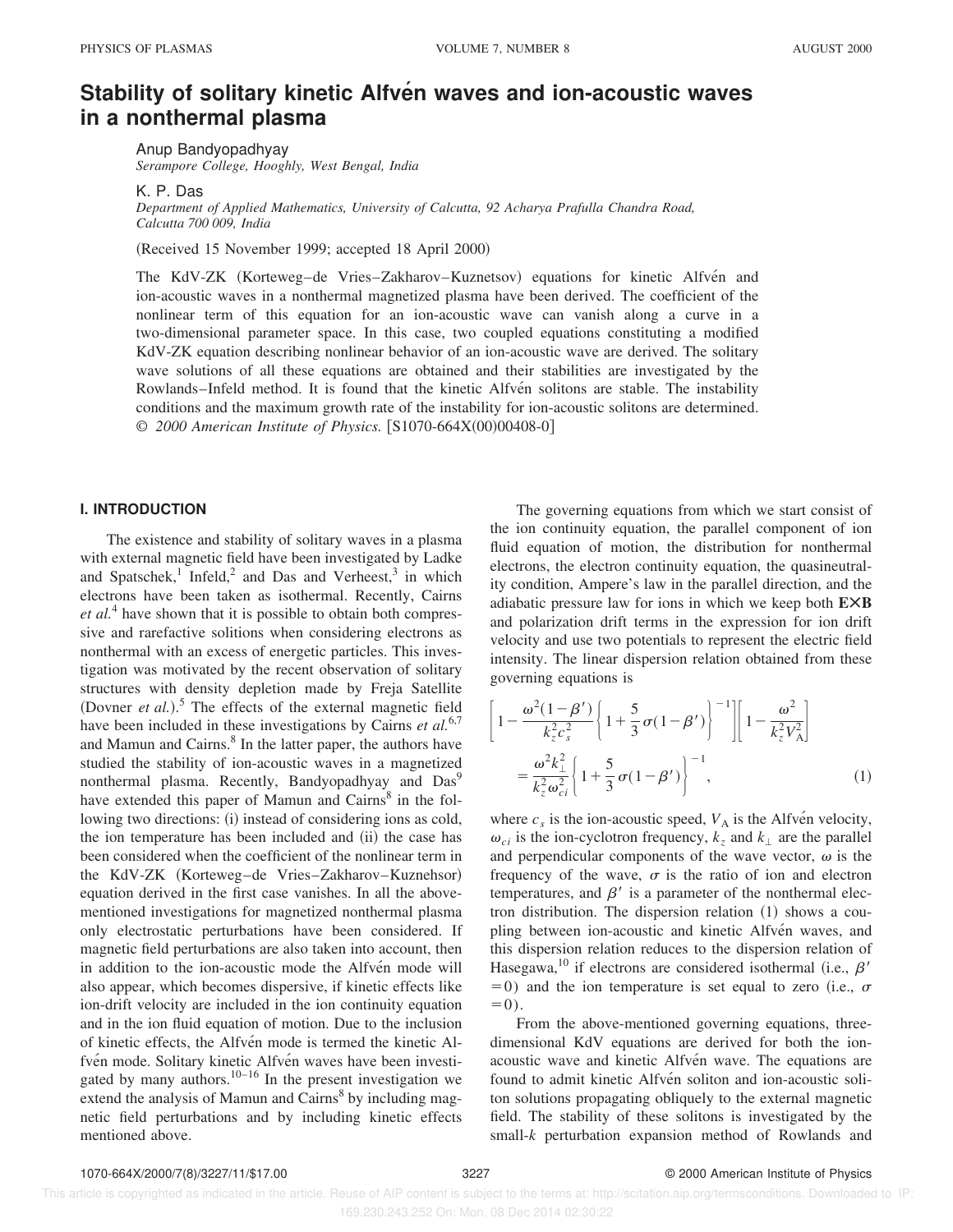Infeld.<sup>17–19</sup> It is found that the coefficient of the nonlinear term of the three-dimensional KdV equation for the ionacoustic wave vanishes on a curve in the  $\beta'$   $\sigma$ -parameter plane. In this case, two coupled equations constituting a modified KdV-ZK equation describing ion-acoustic waves are derived, which are found to admit soliton solutions propagating obliquely to the external magnetic field. The stability of these solitons is also investigated by the same Rowlands–Infeld method. The paper is organized as follows. In Sec. II the basic equations are given. In Sec. III the KdV-ZK equations for both kinetic Alfven and ion-acoustic waves are derived. In Sec. IV two coupled equations constituting a modified KdV-ZK equation are derived for the case when the coefficient of the nonlinear term of the KdV-ZK equation derived in Sec. III vanishes. The solitary wave solutions are obtained in Sec. V. The stability of these solitons is investigated in Sec. VI. Finally, brief conclusions are given in Sec. VII.

#### **II. GOVERNING EQUATIONS**

We consider a plasma consisting of warm adiabatic ions and nonthermal electrons immersed in an uniform external magnetic field  $B_0$  directed along the *z* axis. We assume that the ratio of the particle pressure to the magnetic pressure is small and the characteristic frequency is much smaller than the ion-cyclotron frequency. The nonlinear behavior of kinetic Alfvén waves and ion-acoustic waves may be described by the following set of equations, which consist of the ion continuity equation, the parallel component of ion fluid equation of motion, the electron continuity equation, the quasineutrality condition, Ampere's law in the parallel direction, and the adiabatic pressure law for ions. These equations are to be supplemented by the distribution of nonthermal electrons. In the expression for ion-drift velocity both **EÃB** and polarization drift terms are retained, and the electric field intensity is represented by two potentials according to Kadomtsev, $^{21}$ 

$$
\frac{\partial n_i}{\partial t} + \nabla_\perp \cdot (n_i \mathbf{v}_{id}) + \frac{\partial}{\partial z} (n_i v_{iz}) = 0,
$$
\n(2)

$$
\frac{\partial v_{iz}}{\partial t} + (\mathbf{v}_{id} \cdot \mathbf{\nabla}_{\perp}) v_{iz} + v_{iz} \frac{\partial v_{iz}}{\partial z} = E_z - \frac{\sigma}{n_i} \frac{\partial P}{\partial z},\tag{3}
$$

$$
\frac{\partial n_e}{\partial t} + \frac{\partial}{\partial z} (n_e v_{ez}) = 0, \tag{4}
$$

$$
n_i = n_e, \tag{5}
$$

$$
\frac{\partial}{\partial z}\nabla_{\perp}^{2}(\varphi - \psi) = \frac{1}{2}\beta \frac{\partial j_{z}}{\partial t},\tag{6}
$$

$$
P = n_i^{\gamma'},\tag{7}
$$

where the ion drift velocity and parallel current density  $j_z$  are given by

$$
\mathbf{v}_{id} = \mathbf{E}_{\perp} \mathbf{X} \hat{z} + \frac{d \mathbf{E}_{\perp}}{dt},
$$
\n(8)

The electric field intensity components are determined from the two potentials  $\varphi$  and  $\psi$  according to

$$
\mathbf{E}_{\perp} = -\nabla_{\perp} \varphi, \quad E_z = -\frac{\partial \psi}{\partial z} \tag{10}
$$

(Kadomtsev<sup>21</sup>), where  $\perp$  and *z* indicate components perpendicular and parallel to the ambient magnetic field. In the above,  $n_e$  and  $n_i$  are the electron and ion number densities,  $v_{iz}$  and  $v_{ez}$  are the parallel ion and electron fluid velocities,  $E_z$  and  $\mathbf{E}_\perp$  are the parallel and perpendicular components of electric field intensity vector,  $\beta$  is the ratio of particle and magnetic pressure,  $\gamma' = 5/3$  is the ratio of two specific heats. The above equations have been written in dimensionless form by normalizing the space coordinates  $(x, y, z)$ , time  $(t)$ , velocities  $(v_{iz}, v_{ez}, v_{id})$ , pressure  $(P)$ , electric potentials  $(\varphi, \psi)$ , parallel electric current density  $(j_z)$ , electron and ion number densities  $(n_i, n_e)$  by  $\rho_s$ ,  $\omega_{ci}^{-1}$ ,  $c_s$ ,  $n_0K_B T_i$ ,  $K_{\rm B}T_e/e$ , *en*<sub>0</sub>*c<sub>s</sub>*, and *n*<sub>0</sub>, respectively, where  $\rho_s = c_s/\omega_{ci}$  is the equivalent ion gyroradius,  $K<sub>B</sub>$  is the Boltzmann's constant,  $T_e$  and  $T_i$  are the electron and ion temperature,  $n_0$  is the unperturbed number density of electrons and ions, and *e* is the electronic charge.

Since the electrons are assumed to be nonthermally distributed, their velocity distribution function is taken  $\text{as}^{4-9}$ 

$$
f_e(v) = \frac{n_0}{(1 + 3\alpha') (2\pi v_e^2)^{1/2}} \left[ 1 + \alpha' \left( \frac{v^2}{v_e^2} - 2\psi \right)^2 \right]
$$
  
×  $\exp \left[ -\frac{1}{2} \left( \frac{v^2}{v_e^2} - 2\psi \right) \right],$  (11a)

where  $v_e = (K_B T_e / m_e)^{1/2}$ . Consequently, the electron number density appearing in the above equations normalized to  $n_0$  is given by

$$
n_e = (1 - \beta' \psi + \beta' \psi^2) e^{\psi}, \qquad (11b)
$$

where  $\beta' = 4\alpha'/(1+3\alpha')$ . The parameter  $\beta'$  determines the proportion of fast electrons.

### **III. DERIVATION OF THE KdV-ZK EQUATION**

To derive the KdV-ZK equation, we make the following stretchings of space coordinates and time:

$$
\zeta = \epsilon^{1/2}(z - Vt), \quad \xi = \epsilon^{1/2}x, \quad \eta = \epsilon^{1/2}y, \quad \tau = \epsilon^{3/2}t,
$$
\n(12)

where  $\epsilon$  is a small parameter measuring the weakness of dispersion and *V* is a constant. We also make the following perturbation expansion of the field quantities;

$$
f = f^{(0)} + \epsilon f^{(1)} + \epsilon^2 f^{(2)} + \epsilon^3 f^{(3)} + \cdots,
$$
  
\n
$$
\varphi = \varphi^{(1)} + \epsilon \varphi^{(2)} + \epsilon^2 \varphi^{(3)} + \cdots,
$$
\n(13)

where *f* stands for *n*,  $\psi$ ,  $v_{iz}$ ,  $v_{ez}$  and  $n^{(0)} = 1$ ,  $\psi^{(0)} = v_{iz}^{(0)}$  $=v_{ez}^{(0)}=0$ , and  $n=n_i=n_e$ , which is according to the quasineutrality condition.

Substituting the stretchings  $(12)$  and the perturbation expansions  $(13)$  in the governing equations  $(2)$ – $(4)$ ,  $(6)$ , and (11) and then equating coefficients of different powers of  $\epsilon$ on both sides of each equation, we get a sequence of equations for the perturbed quantities.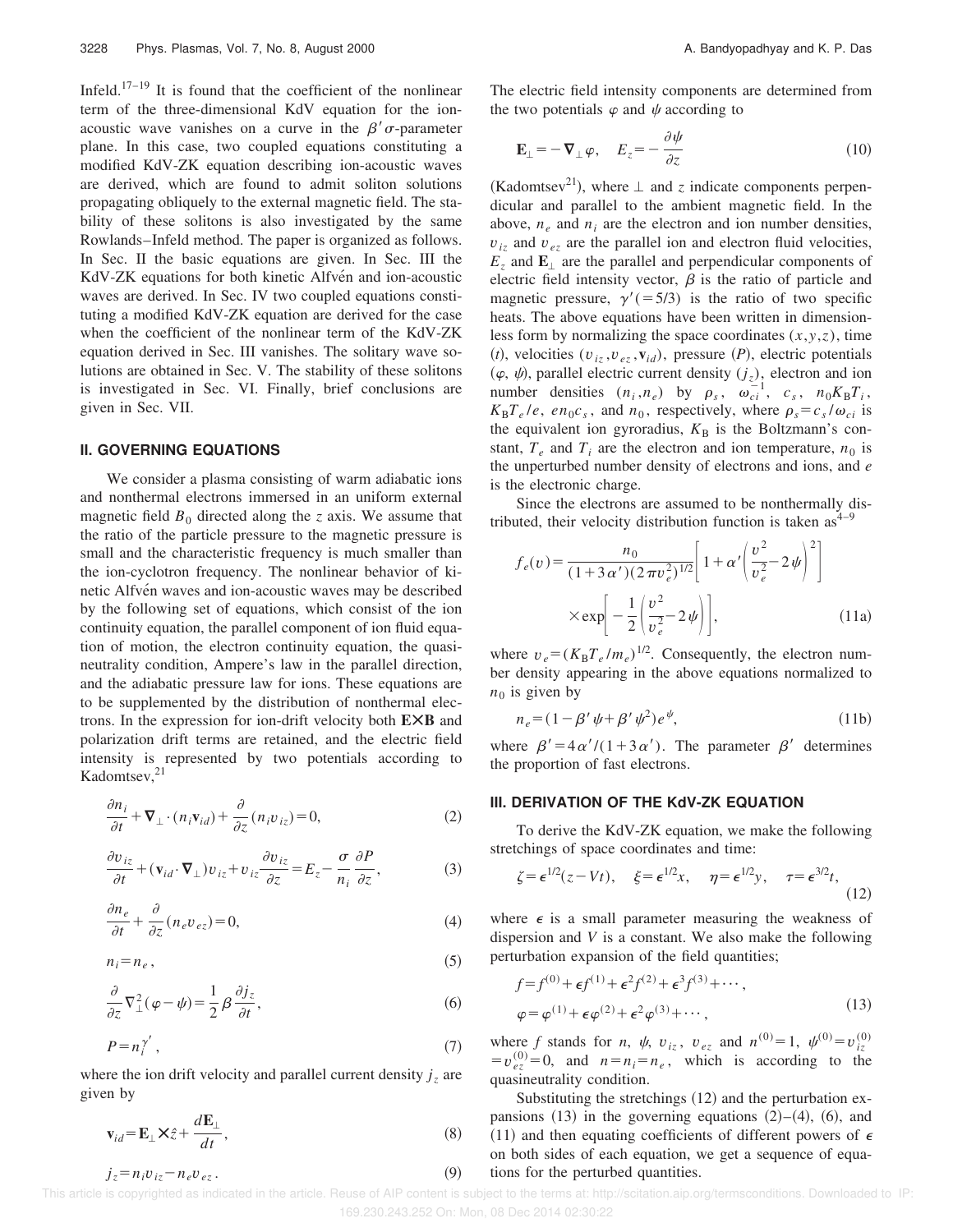Applying the same procedure as followed by Das and Verheest $3$  in their paper, we get from the above-mentioned sequence of equations the following two coupled equations, constituting the KdV-ZK equation for kinetic Alfvén wave and ion-acoustic wave:

$$
\nabla_{\perp \xi}^2 \varphi^{(1)} = D_I(V) n^{(1)},\tag{14}
$$

$$
-2V[D_I(V) + D_A(V)]\frac{\partial n^{(1)}}{\partial \tau} + V^2 \bigg[D_I(V) + D_A(V)
$$

$$
\times \bigg\{\frac{5\sigma}{9V^2} + \frac{1}{(1-\beta')^2} \bigg(1 - \frac{5\sigma}{3V^2}\bigg) - 3\bigg\} \bigg] n^{(1)} \frac{\partial n^{(1)}}{\partial \zeta}
$$

$$
+ V^2 [1 - D_A(V)] \bigg[\frac{\partial n^{(1)}}{\partial \xi} \frac{\partial^2 \varphi^{(1)}}{\partial \xi \partial \zeta} + \frac{\partial n^{(1)}}{\partial \eta} \frac{\partial^2 \varphi^{(1)}}{\partial \eta \partial \zeta}\bigg]
$$

$$
+ \frac{V^2}{1 - \beta'} \frac{\partial}{\partial \zeta} (\nabla_{\perp\xi}^2 n^{(1)}) = 0,
$$
(15)

where

$$
\nabla_{\perp \xi}^{2} = \frac{\partial^{2}}{\partial \xi^{2}} + \frac{\partial^{2}}{\partial \eta^{2}},
$$
\n
$$
D_{I}(V) = 1 - \frac{1}{V^{2}(1 - \beta')} \left\{ 1 + \frac{5}{3} \sigma (1 - \beta') \right\},
$$
\n
$$
D_{A}(V) = \frac{1}{2} \beta V^{2} - 1.
$$
\n(16)

The constant *V* is determined from the linear dispersion relation

$$
D_I(V)D_A(V) = 0.\t\t(17)
$$

Equation  $(17)$  gives two values of *V*,

$$
V = [(5/3)\sigma + (1 - \beta')^{-1}]^{1/2}, \quad V = (2/\beta)^{1/2}, \quad (18)
$$

and these are obtained, respectively, from  $D_I(V) = 0$  and  $D_A(V) = 0$ . These values of *V* correspond, respectively, to the ion acoustic wave and the kinetic Alfvén wave.

The two coupled equations  $(14)$  and  $(15)$  constitute the KdV-ZK equation for the kinetic Alfvén wave or ionacoustic wave according to whether the *V* appearing in the equations is determined from  $D_A(V) = 0$  or  $D_I(V) = 0$ . Therefore, to describe the nonlinear behavior of kinetic Alfven waves, we have the following two coupled equations:

$$
\frac{\partial n^{(1)}}{\partial \tau} - ABn^{(1)} \frac{\partial n^{(1)}}{\partial \zeta} - AC \frac{\partial}{\partial \zeta} (\nabla^2_{\perp \xi} n^{(1)}) \n- AD \left( \frac{\partial n^{(1)}}{\partial \xi} \frac{\partial^2 \varphi^{(1)}}{\partial \xi \partial \zeta} + \frac{\partial n^{(1)}}{\partial \eta} \frac{\partial^2 \varphi^{(1)}}{\partial \eta \partial \zeta} \right) = 0,
$$
\n(19)

$$
n^{(1)} = A E \nabla_{\perp \xi}^2 \varphi^{(1)},
$$
\n(20)

where

$$
A = 1/[2VDI(V)], B = V2DI(V),C = V2/(1 - \beta'), D = V2, E = 2V,
$$
 (21)

#### and  $V$  is given by the second equation of  $(18)$ .



FIG. 1.  $\sigma$  plotted against  $\beta'$  when  $B' = 0$ .

Now, since for the ion-acoustic wave  $D_I(V) = 0$ , we have  $\varphi^{(1)} \equiv 0$  according to Eq. (14), and therefore (15) assumes the following form:

$$
\frac{\partial n^{(1)}}{\partial \tau} - A'B'n^{(1)}\frac{\partial n^{(1)}}{\partial \zeta} - A'C'\frac{\partial}{\partial \zeta}(\nabla^2_{\perp\xi}n^{(1)}) = 0,\qquad(22)
$$

where

$$
A' = \frac{1}{2VD_{A}(V)},
$$
  
\n
$$
B' = D_{A}(V) \left\{ \frac{1 - 3(1 - \beta')^{2}}{(1 - \beta')^{3}} - \frac{40}{9}\sigma \right\}, \quad C' = \frac{V^{2}}{1 - \beta'},
$$
\n(23)

and  $V$  is given by the first of the two equations in  $(18)$ .

From the above-mentioned expression of  $B'$ , we find that the coefficient of the nonlinear term of Eq.  $(22)$  vanishes along a particular curve in the  $\beta' \sigma$  plane (Fig. 1). Therefore, for the values of  $\beta'$  and  $\sigma$  lying on this curve, it is not possible to study the nonlinear behavior of the ion-acoustic waves. In Sec. IV we shall derive the modified KdV-ZK equation to discuss the nonlinear behavior of the ion-acoustic waves when  $B' = 0$ .

## **IV. DERIVATION OF THE MODIFIED KdV-ZK EQUATION**

To derive the modified KdV-ZK equation we make the same stretchings of space coordinates and time as given in Eq.  $(12)$ , but we shall use the following perturbation expansion of dependent variables: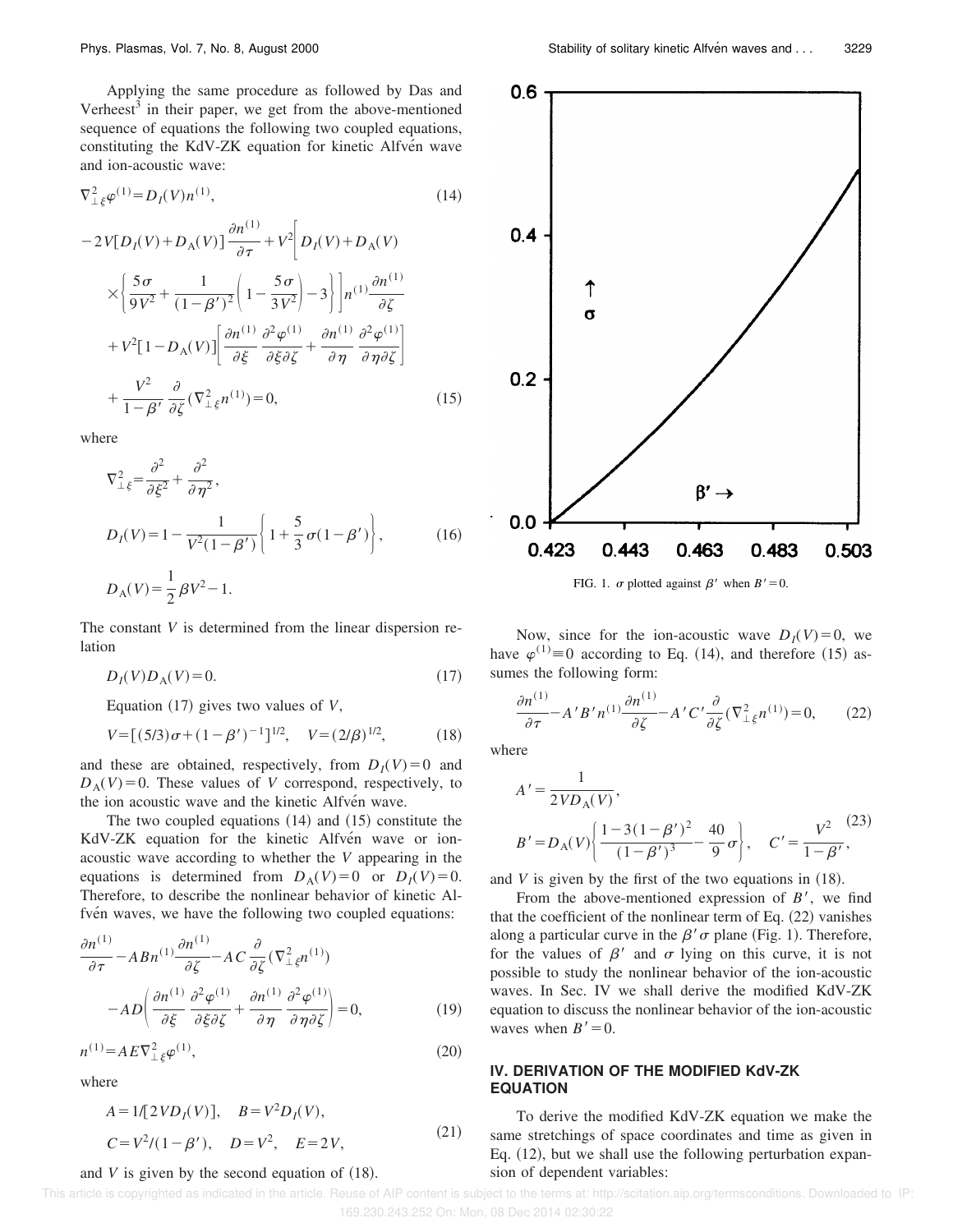$$
f = f^{(0)} + \epsilon^{1/2} f^{(1)} + \epsilon f^{(2)} + \epsilon^{3/2} f^{(3)} + \cdots,
$$
  
\n
$$
\varphi = \varphi^{(1)} + \epsilon^{1/2} \varphi^{(2)} + \epsilon \varphi^{(3)} + \cdots,
$$
\n(24)

where  $f$  stands for the same variables as stated after Eq.  $(13)$ and  $f^{(0)}$ 's also have the same values stated there. Substituting the stretchings  $(12)$  and the perturbation expansions  $(24)$ into the governing equations  $(2)–(4)$ ,  $(6)$ , and  $(11)$  and then equating coefficients of different powers of  $\epsilon$  on both sides of each equation, we get a sequence of equations for the perturbed quantities. From the first few members of this sequence of equations we get

$$
v_{iz}^{(1)} = Vn^{(1)}, \quad \psi^{(1)} = \left(V^2 - \frac{5\sigma}{3}\right)n^{(1)},
$$
  
\n
$$
v_{ez}^{(1)} = Vn^{(1)}, \quad \varphi^{(1)} = 0,
$$
  
\n
$$
v_{iz}^{(1)} = v_{ez}^{(1)} = Vn^{(2)} - Vn^{(1)^2},
$$
  
\n
$$
\psi^{(2)} = (1 - \beta')^{-1}n^{(2)} - \frac{1}{2}(1 - \beta')^{-3}n^{(1)^2},
$$
\n(25)

together with the linear dispersion relation  $D_I(V) = 0$ , which determines the constant *V*.

Equations (3), (11), and (4) at the orders  $\epsilon^2$ ,  $\epsilon^3$ ,  $\epsilon^{3/2}$ , respectively, are now solved for  $\partial v_{iz}^{(3)}/\partial \zeta$ ,  $\partial v_{ez}^{(3)}/\partial \zeta$ , and  $\partial \psi^{(3)}/\partial \zeta$  to express them in terms of  $\partial n^{(3)}/\partial \zeta$  and first- and second-order perturbed quantities. Substituting these solutions in Eqs. (2) and (6), each at the order  $\epsilon^2$ , we get the following two equations, in which the terms  $\partial n^{(3)}/\partial \zeta$  and  $(\partial/\partial \zeta)(n^{(1)}n^{(2)})$  do not appear in either of the two equations, since their coefficients in each equation vanish due to the linear dispersion relation  $D_I(V) = 0$  and the critical condition  $B'=0$ :

$$
\frac{\partial n^{(1)}}{\partial \tau} - A'B''(n^{(1)})^2 \frac{\partial n^{(1)}}{\partial \zeta} - A'C' \frac{\partial}{\partial \zeta} (\nabla^2_{\perp \xi} n^{(1)}) + \frac{1 - D_A(V)}{2D_A(V)} \left( \frac{\partial n^{(1)}}{\partial \xi} \frac{\partial \phi^{(2)}}{\partial \eta} - \frac{\partial n^{(1)}}{\partial \eta} \frac{\partial \phi^{(2)}}{\partial \xi} \right) = 0, \qquad (26)
$$

$$
\frac{\partial}{\partial \xi} \left[ \nabla_{\perp \xi}^{2} \left( A' C' n^{(1)} + \frac{1}{2} V \phi^{(2)} \right) \right] - \frac{1 + D_{\rm A}(V)}{2 D_{\rm A}(V)} \left( \frac{\partial n^{(1)}}{\partial \xi} \frac{\partial \phi^{(2)}}{\partial \eta} - \frac{\partial n^{(1)}}{\partial \eta} \frac{\partial \phi^{(2)}}{\partial \xi} \right) = 0, \tag{27}
$$

where

$$
B'' = -\frac{1}{(1-\beta)^4} D_{\rm A}(V) \left[ (1-\beta')^4 \left\{ \frac{10\sigma}{27} - 6V^2 + \frac{3}{2} (1-\beta') \left( 3V^2 - \frac{5\sigma}{9} \right)^2 \right\} - \frac{1}{2} (1+3\beta') \right].
$$
 (28)

The coupled equations  $(26)$  and  $(27)$  constitute the modified KdV-ZK equation for ion-acoustic waves when  $B' = 0$ .

### **V. SOLITARY WAVE SOLUTIONS**

For solitary waves propagating in a direction making an angle  $\alpha$  with the  $\zeta$  axis, i.e., with the direction of the external magnetic field, we make the following change of variables:

$$
\xi' = \xi \cos \alpha - \zeta \sin \alpha, \quad \eta' = \eta,
$$
  

$$
\zeta' = \xi \sin \alpha + \zeta \cos \alpha, \quad \tau' = \tau, \quad z = \zeta' - U\tau'.
$$
 (29)

Under this change of variables, Eqs.  $(19)$ ,  $(20)$ ,  $(22)$ ,  $(26)$ , and  $(27)$  assume the following form, in which we drop the primes on the variables (but not on the coefficients) to simplify the notations:

$$
-U\frac{\partial n^{(1)}}{\partial z} + \frac{\partial n^{(1)}}{\partial \tau} + a_1 n^{(1)} \frac{\partial n^{(1)}}{\partial z} + a_2 n^{(1)} \frac{\partial n^{(1)}}{\partial \xi} + a_3 \frac{\partial^3 n^{(1)}}{\partial z^3} + a_4 \frac{\partial^3 n^{(1)}}{\partial \xi \partial z^2} + a_5 \frac{\partial^3 n^{(1)}}{\partial \xi^2 \partial z} + a_6 \frac{\partial^3 n^{(1)}}{\partial \eta^2 \partial z} + a_7 \frac{\partial^3 n^{(1)}}{\partial \xi^3} + a_8 \frac{\partial^3 n^{(1)}}{\partial \xi \partial \eta^2} + b_9 \frac{\partial n^{(1)}}{\partial z^2} + b_2 \frac{\partial n^{(1)}}{\partial \xi} + b_3 \frac{\partial n^{(1)}}{\partial z} + b_3 \frac{\partial n^{(1)}}{\partial z} + b_4 \frac{\partial n^{(1)}}{\partial z} + b_4 \frac{\partial n^{(1)}}{\partial z} + b_5 \frac{\partial n^{(1)}}{\partial \xi} + b_5 \frac{\partial n^{(1)}}{\partial \xi} + b_5 \frac{\partial n^{(1)}}{\partial \xi \partial z} + b_6 \frac{\partial n^{(1)}}{\partial \xi \partial z} + b_7 \frac{\partial n^{(1)}}{\partial \xi} + b_7 \frac{\partial n^{(1)}}{\partial \xi} + b_8 \frac{\partial n^{(1)}}{\partial \eta} + b_8 \frac{\partial n^{(1)}}{\partial \eta} + b_8 \frac{\partial n^{(1)}}{\partial \eta} + b_8 \frac{\partial n^{(1)}}{\partial \eta} + b_8 \frac{\partial n^{(1)}}{\partial \eta} + b_8 \frac{\partial n^{(1)}}{\partial \eta} + b_8 \frac{\partial n^{(1)}}{\partial \eta} + b_9 \frac{\partial n^{(1)}}{\partial \eta} + b_9 \frac{\partial n^{(1)}}{\partial \eta} + b_9 \frac{\partial n^{(1)}}{\partial \eta} + b_9 \frac{\partial n^{(1)}}{\partial \eta} + b_9 \frac{\partial n^{(1)}}{\partial \eta} + b_9 \frac{\partial n^{(1)}}{\partial \eta} + b_9 \frac{\partial n^{(1)}}{\partial \eta} + b_9 \frac{\partial n^{(1)}}{\partial \eta} + b_9 \frac{\partial n^{(1)}}{\partial \eta} + b_9 \frac{\partial n^{(1)}}{\partial \eta} + b_9 \frac{\partial n^{(1)}}{\partial
$$

$$
n^{(1)} = c_1 \frac{\partial^2 \varphi^{(1)}}{\partial z^2} + c_2 \frac{\partial^2 \varphi^{(1)}}{\partial \xi \partial z} + c_3 \frac{\partial^2 \varphi^{(1)}}{\partial \xi^2} + c_4 \frac{\partial^2 \varphi^{(1)}}{\partial \eta^2},
$$
 (31)

$$
-U\frac{\partial n^{(1)}}{\partial z} + \frac{\partial n^{(1)}}{\partial \tau} + d_1 n^{(1)}\frac{\partial n^{(1)}}{\partial z} + d_2 n^{(1)}\frac{\partial n^{(1)}}{\partial \xi} + d_3 \frac{\partial^3 n^{(1)}}{\partial z^3} + d_4 \frac{\partial^3 n^{(1)}}{\partial \xi \partial z^2} + d_5 \frac{\partial^3 n^{(1)}}{\partial \xi^2 \partial z} + d_6 \frac{\partial^3 n^{(1)}}{\partial \eta^2 \partial z} + d_7 \frac{\partial^3 n^{(1)}}{\partial \xi^3} + d_8 \frac{\partial^3 n^{(1)}}{\partial \xi \partial \eta^2} = 0,
$$
(32)

$$
-U\frac{\partial n^{(1)}}{\partial z} + \frac{\partial n^{(1)}}{\partial \tau} + \bar{d}_1 n^{(1)^2} \frac{\partial n^{(1)}}{\partial z} + \bar{d}_2 n^{(1)^2} \frac{\partial n^{(1)}}{\partial \xi} + d_3 \frac{\partial^3 n^{(1)}}{\partial z^3} + d_4 \frac{\partial^3 n^{(1)}}{\partial \xi \partial z^2} + d_5 \frac{\partial^3 n^{(1)}}{\partial \xi^2 \partial z} + d_6 \frac{\partial^3 n^{(1)}}{\partial \eta^2 \partial z} + d_7 \frac{\partial^3 n^{(1)}}{\partial \xi^3} + d_8 \frac{\partial^3 n^{(1)}}{\partial \xi \partial \eta^2} + \frac{1 - D_A(V)}{2D_A(V)} \left[ \left( \frac{\partial n^{(1)}}{\partial \xi} \frac{\partial \varphi^{(2)}}{\partial \eta} - \frac{\partial n^{(1)}}{\partial \eta} \frac{\partial \varphi^{(2)}}{\partial \xi} \right) \cos \alpha + \left( \frac{\partial n^{(1)}}{\partial z} \frac{\partial \varphi^{(2)}}{\partial \eta} - \frac{\partial n^{(1)}}{\partial \eta} \frac{\partial \varphi^{(2)}}{\partial \xi} \right) \sin \alpha \right] = 0,
$$
(33)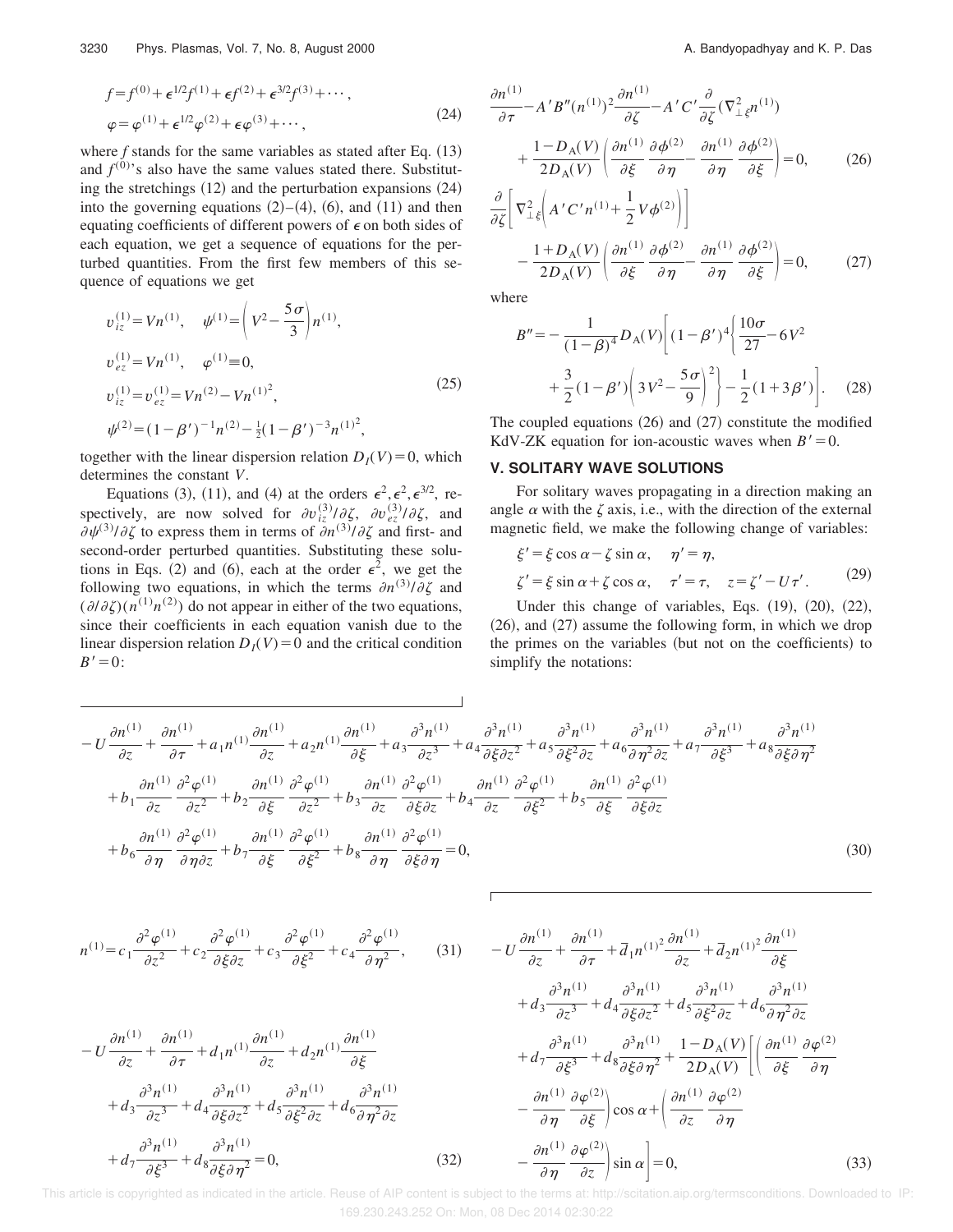$$
\frac{\partial^3}{\partial z^3} (d_3 n^{(1)} + \overline{d}_3 \varphi^{(2)}) + \frac{\partial^3}{\partial \xi \partial z^2} (d_4 n^{(1)} + \overline{d}_4 \varphi^{(2)}) \n+ \frac{\partial^3}{\partial \xi^2 \partial z} (d_5 n^{(1)} + \overline{d}_5 \varphi^{(2)}) + \frac{\partial^3}{\partial \eta^2 \partial z} (d_6 n^{(1)} + \overline{d}_6 \varphi^{(2)}) \n+ \frac{\partial^3}{\partial \xi^3} (d_7 n^{(1)} + \overline{d}_7 \varphi^{(2)}) + \frac{\partial^3}{\partial \xi \partial \eta^2} (d_8 n^{(1)} + \overline{d}_8 \varphi^{(2)}) \n+ \frac{1 + D_A(V)}{2D_A(V)} \left[ \left( \frac{\partial n^{(1)}}{\partial \xi} \frac{\partial \varphi^{(2)}}{\partial \eta} - \frac{\partial n^{(1)}}{\partial \eta} \frac{\partial \varphi^{(2)}}{\partial \xi} \right) \cos \alpha \n+ \left( \frac{\partial n^{(1)}}{\partial z} \frac{\partial \varphi^{(2)}}{\partial \eta} - \frac{\partial n^{(1)}}{\partial \eta} \frac{\partial \varphi^{(2)}}{\partial z} \right) \sin \alpha \right] = 0, \quad (34)
$$

where the coefficients  $a_j$ ,  $b_j$ ,  $c_j$ ,  $d_j$ , and  $\overline{d}_j$  are given in Appendix A. The solitary wave solutions of the abovementioned equations have been obtained in Secs. V A–V C.

### **A. Solitary wave solution of the kinetic Alfven wave**

Substituting

$$
n^{(1)} = N_0(z), \ \varphi^{(1)} = \varphi_0(z) \tag{35}
$$

into Eqs.  $(30)$  and  $(31)$  we get two coupled equations for  $N_0$ and  $\varphi_0$ . Eliminating  $\varphi_0$  between these two equations, we get

$$
-U\frac{dN_0}{dz} + \kappa N_0 \frac{dN_0}{dz} + a_3 \frac{d^3 N_0}{dz^3} = 0,
$$
\t(36)

where  $\kappa = a_1 + (b_1/c_1)$ . The solitary wave solution of (36) is

$$
N_0 = a \text{ sech}^2 pz,
$$
\n(37)

where

Phys. Plasmas, Vol. 7, No. 8, August 2000 Stability of solitary kinetic Alfve´n waves and . . . 3231

$$
a = \frac{3U}{\kappa} = -3U \sqrt{\frac{\beta}{2}} \sec \alpha,
$$
  
\n
$$
p = \sqrt{\frac{U}{4a_3}} = \left(\frac{1}{2}\sqrt{\frac{\beta}{2}}U \csc^2 \alpha \sec \alpha \right)
$$
  
\n
$$
\times \left[\frac{1}{2}\beta \left(1 + \frac{5}{3}\sigma(1 - \beta')\right) - (1 - \beta')\right]^{1/2}.
$$
\n(38)

Now from the expressions of *a* and *p* given by Eq.  $(38)$ , we find that Eq.  $(37)$  describes a compressive soliton, if *U* cos  $\alpha$ <0 and  $1-\beta'$  –  $(1/2)\beta\{1+(5/3)\sigma(1-\beta')\}$  > 0; and on the other hand, Eq.  $(37)$  admits a rarefactive soliton if *U* cos  $\alpha > 0$  and  $1 - \beta' - (1/2)\beta \{1 + (5/3)\sigma(1-\beta')\} < 0$ . Figure 2 shows the existence of the regions in the  $\beta'$ – $\beta$ plane where  $1-\beta' - (1/2)\beta\{1+(5/3)\sigma(1-\beta')\} > 0$  and where  $1-\beta' - (1/2)\beta\{1+(5/3)\sigma(1-\beta')\}\leq 0$  for  $\sigma$  $=0.0001$ . This graph further shows the existence of both types of kinetic Alfvén solitary waves.

# **B. Solitary wave solution of the ion-acoustic wave**  $(B' ≠ 0)$

Substituting

$$
n^{(1)} = \bar{N}_0(z)
$$
 (39)

into Eq.  $(32)$  we get an equation parallel to Eq.  $(36)$ , the solitary wave solution of which is given by the following:

$$
\overline{N}_0 = \overline{a} \ \text{sech}^2 \ \overline{p} z,\tag{40}
$$

where

$$
\bar{a} = [6U \sec \alpha \{ (5/3) \sigma + (1 - \beta')^{-1} \}^{1/2}]/[(40/9) \sigma - (1 - \beta')^{-3} + 3(1 - \beta')^{-1}],
$$
\n
$$
\bar{p} = \left[ \frac{U \csc^2 \alpha \sec \alpha \{ 1 - \beta' - (1/2) \beta [1 + (5/3) \sigma (1 - \beta')] \} }{2 \{ (5/3) \sigma + (1 - \beta')^{-1} \}^{1/2}} \right]^{1/2}.
$$
\n(41)

Now  $B' \neq 0$  gives  $(40/9)\sigma - (1 - \beta')^{-3} + 3(1 - \beta')^{-1} \neq 0$ and, therefore, Fig. 2 again shows the existence of both types of solitons. Again from the expression of  $p$  and  $\bar{p}$  as given in Eqs. (38) and (41), respectively, we find that if  $1-\beta'$  $-(1/2)\beta\{1+(5/3)\sigma(1-\beta')\}\geq 0$ , then the solitary Alfve<sup>n</sup> wave exists if  $U \cos \alpha \leq 0$  and the solitary ion-acoustic wave exists if *U* cos  $\alpha$ >0. Therefore, for some fixed value of  $\alpha$ , the linear velocity of the Alfvén solitary wave is opposite to that of the ion-acoustic solitons. In particular, if  $\cos \alpha > 0$ , the Alfvén wave moves from right to left, whereas the ionacoustic soliton moves from left to right, and if  $\cos \alpha < 0$ , the solitary Alfvén wave moves from left to right, whereas the ion-acoustic soliton moves from right to left. A similar analysis holds well for the case when  $1-\beta' - (1/2)\beta\{1\}$  $+(5/3)\sigma(1-\beta')\}<0.$ 

# **C. Solitary wave solution of the ion-acoustic wave**  $(B<sup>′</sup>=0)$

Substituting

$$
n^{(1)} = N'_0(z), \quad \varphi^{(2)} = \varphi'_0(z) \tag{42}
$$

into Eqs.  $(33)$  and  $(34)$  we get, respectively, the following two equations:

$$
-U\frac{dN'_0}{dz} + \overline{d}_1(N'_0)^2 \frac{dN'_0}{dz} + d_3 \frac{d^3 N'_0}{dz^3} = 0,
$$
\n(43)

$$
\frac{d^3}{dz^3}(d_3N'_0 + \bar{d}_3\varphi'_0) = 0.
$$
\n(44)

The solitary wave solution of  $(45)$  is given by

$$
N'_0(z) = \pm a' \operatorname{sech} p' z,\tag{45}
$$

#### where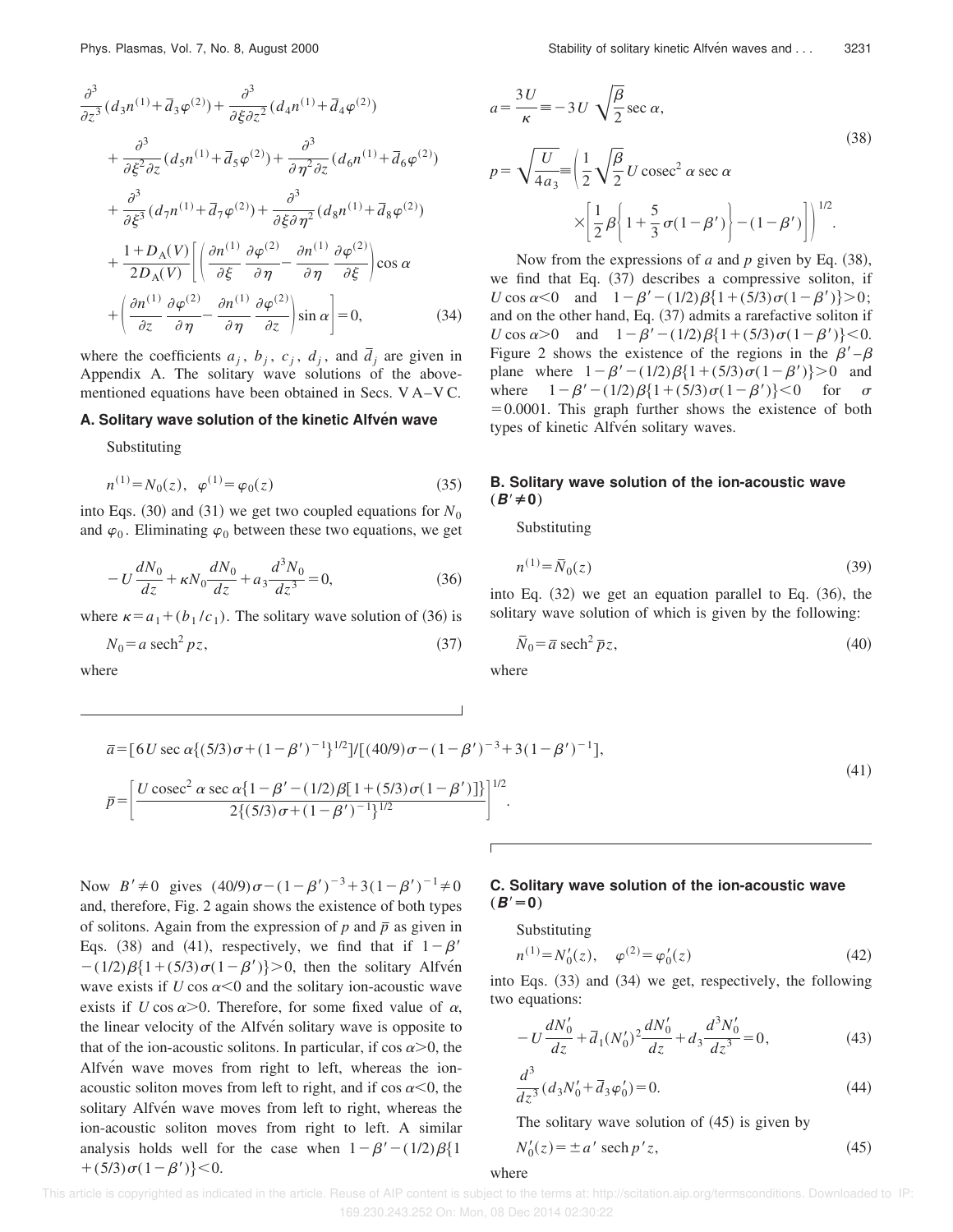$$
a' = \left[ \frac{12UV(1-\beta')^4 \sec \alpha}{(1-\beta')^4 \{(10/27)\sigma - 6V^2 + (3/2)(1-\beta')\sqrt{3V^2 - (5/9)\sigma^2}\} - (1/2)(1+3\beta')}\right]^{1/2},\tag{46}
$$

$$
p' = [(U/V){1 - \beta' - (1/2)\beta[1 + (5/3)\sigma] \times (1 - \beta')}]\csc^2 \alpha \sec \alpha]^{1/2}.
$$
 (47)

Now the critical condition  $B' = 0$  and the linear depression relation (30) give the values of *V* and  $\sigma$  as a function of  $\beta'$  and these are given by

$$
V = \{ [8(1 - \beta')^3]^{-1} [3 - (1 - \beta')^2] \}^{1/2},
$$
  
\n
$$
\sigma = (9/40)(1 - \beta')^{-3} [1 - 3(1 - \beta')^2].
$$
\n(48)

Using  $(48)$  one can find that the denominator of  $(46)$  is positive or negative according to whether  $0.347 \leq \beta' \leq 1$  or  $0<\beta' < 0.347$ . Again  $\sigma \ge 0$  imposes an extra restriction on  $\beta'$  and this restriction is 0.423  $\leq \beta'$  < 1. Therefore, the denominator of  $(46)$  is always positive and consequently *a'* is well defined, if *U* cos  $\alpha$ >0. Again from the expression of *p'* given by the Eq. (47), we find that if *U* cos  $\alpha > 0$ , *p'* is well defined, provided  $1-\beta' - (1/2)\beta\{1+(5/3)\sigma(1-\beta')\} > 0$ . This condition gives a restriction,  $\beta < 2/V^2$ , on  $\beta$ , where *V* is given by Eq. (48). Figure 3 shows the variation of  $\Gamma = 2/V^2$ against  $\beta'$ . From this graph we see that  $\Gamma$  < 1.152 (approximately) for any admissible value of  $\beta'(0.423 \leq \beta' < 1)$ , which is not inconsistent with the definition of  $\beta$ .

The solution of Eq. (44) for which  $\varphi'_0$  is bounded and tends to zero as  $|z| \rightarrow \infty$ , is given by

$$
d_3N'_0 + \bar{d}_3\varphi'_0 = 0.
$$
 (49)

From Eq.  $(49)$ , we get the following results:

$$
d_j N'_0 + \bar{d}_j \varphi'_0 = 0 \quad \text{for } j = 3, 4, \dots, 8.
$$
 (50)

### **VI. STABILITY ANALYSIS**

## **A. The kinetic Alfven wave**

 $(q(\xi, \eta, z, \tau), r(\xi, \eta, z, \tau))$ 

To analyze the stability of the kinetic Alfven wave, for long wavelength plane-wave perturbation given in a direction having direction cosines (*l*,*m*,*n*) by the method of Rowlands and Infeld,  $2,3,16-20$  we set

$$
n^{(1)} = N_0(z) + q(\xi, \eta, z, \tau), \quad \varphi^{(1)} = \varphi_0(z) + r(\xi, \eta, z, \tau), \tag{51}
$$

$$
= (\overline{q}(z), \overline{r}(z)) \exp[i{k(l\xi + m\eta + nz) - \omega\tau}], \qquad (52)
$$

$$
(\bar{q}(z), \bar{r}(z), \omega) = \sum_{j=0}^{\infty} k^j (q^{(j)}(z), r^{(j)}(z), \omega^{(j)}),
$$
 (53)

where *k* is small,  $l^2 + m^2 + n^2 = 1$ , and  $\omega^{(0)} = 0$ .

Substituting  $(51)$  into Eqs.  $(30)$  and  $(31)$ , linearizing these equations with respect to  $q$  and  $r$ , and then using  $(52)$ we get two equations for  $\bar{q}$  and  $\bar{r}$ . Finally, substituting the expansions (53) in these two equations for  $\bar{q}$  and  $\bar{r}$  and then equating coefficients of different powers of *k* on both sides of each equation we get a sequence of coupled equations which can be put as follows:

$$
U\partial_z L q^{(j)} = Q^{(j)},
$$
  
\n
$$
c_1 \partial_z^2 r^{(j)} = R^{(j)},
$$
\n(54)

where  $\partial_z = d/dz$ ,  $L = -1 + 3 \text{ sech}^2 pz + (1/4p^2)(d^2/dz^2)$ , and *j* varies over the set of natural numbers including zero. The expressions of  $Q^{(j)}$  and  $R^{(j)}$  for  $j=0, 1, 2$  are given in Appendix B. Now following Das and Verheest,<sup>3</sup> the general solution of the first equation of  $(54)$  can be written as follows:

$$
q^{(j)} = A_1^{(j)} f + A_2^{(j)} g + A_3^{(j)} \left[ g \int \frac{f}{(W/4p^2)} dz \right]
$$

$$
-f \int \frac{g}{(W/4p^2)} dz + g \int \frac{f \int Q^{(j)} dz}{(W/4p^2)} dz
$$

$$
-f \int \frac{g \int Q^{(j)} dz}{(W/4p^2)} dz, \qquad (55)
$$

where  $f = RS^2$  and  $g = pzRS^2 + \frac{2}{15}S^{-2} + \frac{1}{3} - S^2$  with *R*  $t = \tanh pz$ ,  $S = \text{sech } pz$  are the two linearly independent solutions of the equation  $ULq^{(j)}=0$ ;  $A_1^{(j)}$ ,  $A_2^{(j)}$ ,  $A_3^{(j)}$  being three arbitrary constants of integration and  $W = f(dg/dz)$  $-g(df/dz)=(8/15)p.$ 

Now the solutions given by  $(55)$  of the coupled equation  $(54)$  for  $j=0, 1$ , which remain bounded and tend to 0 as  $|z| \rightarrow \infty$ , can be written as follows:

$$
q^{(0)} = A_1^{(0)}RS^2, \quad r^{(0)} = -\frac{A_1^{(0)}}{2c_1p^2}R,
$$
  
\n
$$
q^{(1)} = A_1^{(1)}RS^2 - iA_1^{(0)}(\bar{a}_1 + \bar{b}_1)pzRS^2
$$
  
\n
$$
+ \frac{1}{3}iA_1^{(0)}(3\bar{a}_1 + \bar{b}_1)S^2,
$$
  
\n
$$
\partial_z r^{(1)} = -\frac{A_1^{(1)}}{2pc_1}S^2 + \frac{iA_1^{(0)}}{2c_1}(\bar{a}_1 + \bar{b}_1)zS^2 + \frac{iA_1^{(0)}}{2pc_1}
$$
  
\n
$$
\times \left\{\frac{2}{3}(3\bar{a}_1 + \bar{b}_1) - (\bar{a}_1 + \bar{b}_1) + \frac{u_5}{pc_1}\right\}R,
$$

where

$$
\overline{a}_1 = \frac{1}{2pU} \left[ -u_1 - 2p^2 u_2 + \frac{1}{2} \left( \frac{au_4}{c_1} \right) + \frac{1}{2} (au_3) \right],
$$
  
\n
$$
\overline{b}_1 = \frac{1}{2pU} \left[ 6p^2 u_2 - \frac{1}{2} \left( \frac{au_4}{c_1} \right) - \frac{1}{2} (au_3) \right],
$$
\n(57)

The expressions for  $u^{(j)}$  appearing in the above are given in Appendix B. Now for the existence of the solution of the first equation of  $(54)$  for  $j=2$ , its right-hand side must be perpendicular to the kernel of the operator adjoint to the operator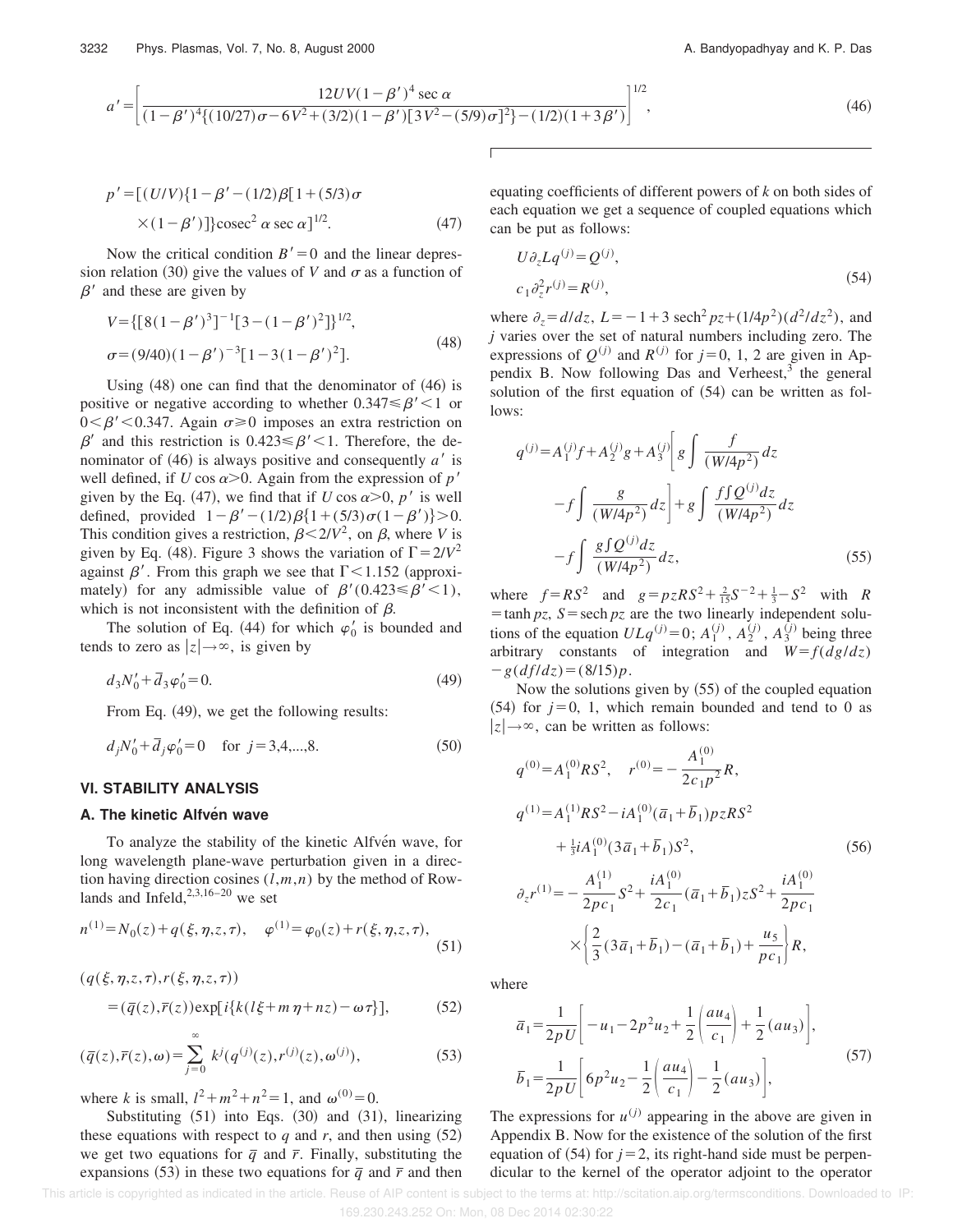

FIG. 2. The regions in the  $\beta-\beta'$  plane where  $1-\beta'$  –  $(1/2)\beta\{1\}$ +(5/3) $\sigma(1-\beta')$  is positive and negative.

 $\partial_z L$ . This kernel, which must tend to zero as  $|z| \rightarrow \infty$ , is  $S^2$ . Therefore we get the following consistency condition:

$$
\int_{-\infty}^{\infty} S^2 Q^{(2)} dz = 0.
$$
 (58)

This equation gives the following quadratic equation for  $u_1$  (=  $\omega^{(1)}$  + *nU*):

$$
u_1^2 + \overline{B}u_1 + \overline{C} = 0,\t\t(59)
$$

where

$$
\bar{B} = \frac{4}{3} \{ 2(p^2 u_2) - (au_3) \},
$$
\n
$$
\bar{C} = -\frac{8}{45} \left\{ 6(p^2 u_2)^2 + 6(p^2 u_2)(au_3) - 2(au_3)^2 - (au_3) \right\}
$$
\n
$$
\times \left( \frac{au_4}{c_1} \right) + \left( \frac{au_4}{c_1} \right)^2 + 3U \left( \frac{au_4}{c_1} \right) \left( \frac{u_5}{c_1} \right) - 6U(p^2 u_6)
$$
\n
$$
+ 3U \left( \frac{au_7}{c_1} \right) \right\}.
$$
\n(60)

The discriminant  $\Delta$  of (59) can be simplified as

$$
\Delta = \frac{4}{45} \frac{U^2}{\cos^2 \alpha \sin^2 \alpha} (5l^2 + 24m^2 \cos^2 \alpha). \tag{61}
$$

Equation  $(61)$  shows that the discriminant of the quadratic equation  $(59)$  is always positive for all values of *l, m, n,*  $\alpha$ and *U*. So the kinetic Alfven waves are stable.



FIG. 3.  $\Gamma$  plotted against  $\beta'$ .

#### **B.** The ion-acoustic wave  $(B'=0)$

For this case we set

$$
n^{(I)} = \bar{N}_0(z) + s(\xi, \eta, z, \tau),
$$
\n(62)

$$
s(\xi, \eta, z, \tau) = \overline{s}(z) \exp[i\{k(l\xi + m\eta + nz) - \omega \tau\}], \quad (63)
$$

$$
(\overline{s}(z), \omega) = \sum_{j=0}^{\infty} k^j (s^{(j)}(z), \omega^{(j)}), \qquad (64)
$$

where  $\omega^{(0)} = 0$  and  $l^2 + m^2 + n^2 = 1$ .

Now substituting  $(62)$  into Eq.  $(32)$ , linearizing this equation with respect to  $s$ , and then using the relation  $(63)$ , we get an equation for  $\bar{s}$ . Substituting the expansion  $(64)$  in this equation for  $\bar{s}$  and finally equating coefficients of different powers of *k* on both sides of the equation, the following sequence of equations is obtained:

$$
U\partial_z \bar{L}S^{(j)} = S^{(j)}, \quad j = 0, 1, 2, \dots,
$$
\n(65)

where  $\bar{L} = -1 + 3 \text{ sech}^2 \bar{p}_z + (1/4\bar{p}^2)(d^2/dz^2)$  and the expansions for  $S^{(j)}$ 's for  $j=0, 1, 2$  are given in Appendix C. Proceeding exactly in the same way as in Sec. VI A, the solutions of (65) for  $s^{(j)}$  ( $j=0,1$ ), which remain finite and tend to zero as  $|z| \rightarrow \infty$ , can be written as follows:

$$
s^{(0)} = \overline{A}_1^{(0)} \overline{R} \overline{S}^2,
$$
  
\n
$$
s^{(1)} = \overline{A}_1^{(1)} \overline{R} \overline{S}^2 - i \overline{A}_1^{(0)} (\overline{a}_2 + \overline{b}_2) \overline{p}_z \overline{R} \overline{S}^2
$$
  
\n
$$
+ \frac{1}{3} i \overline{A}_1^{(0)} (3 \overline{a}_2 + \overline{b}_2) \overline{S}^2,
$$
\n(66)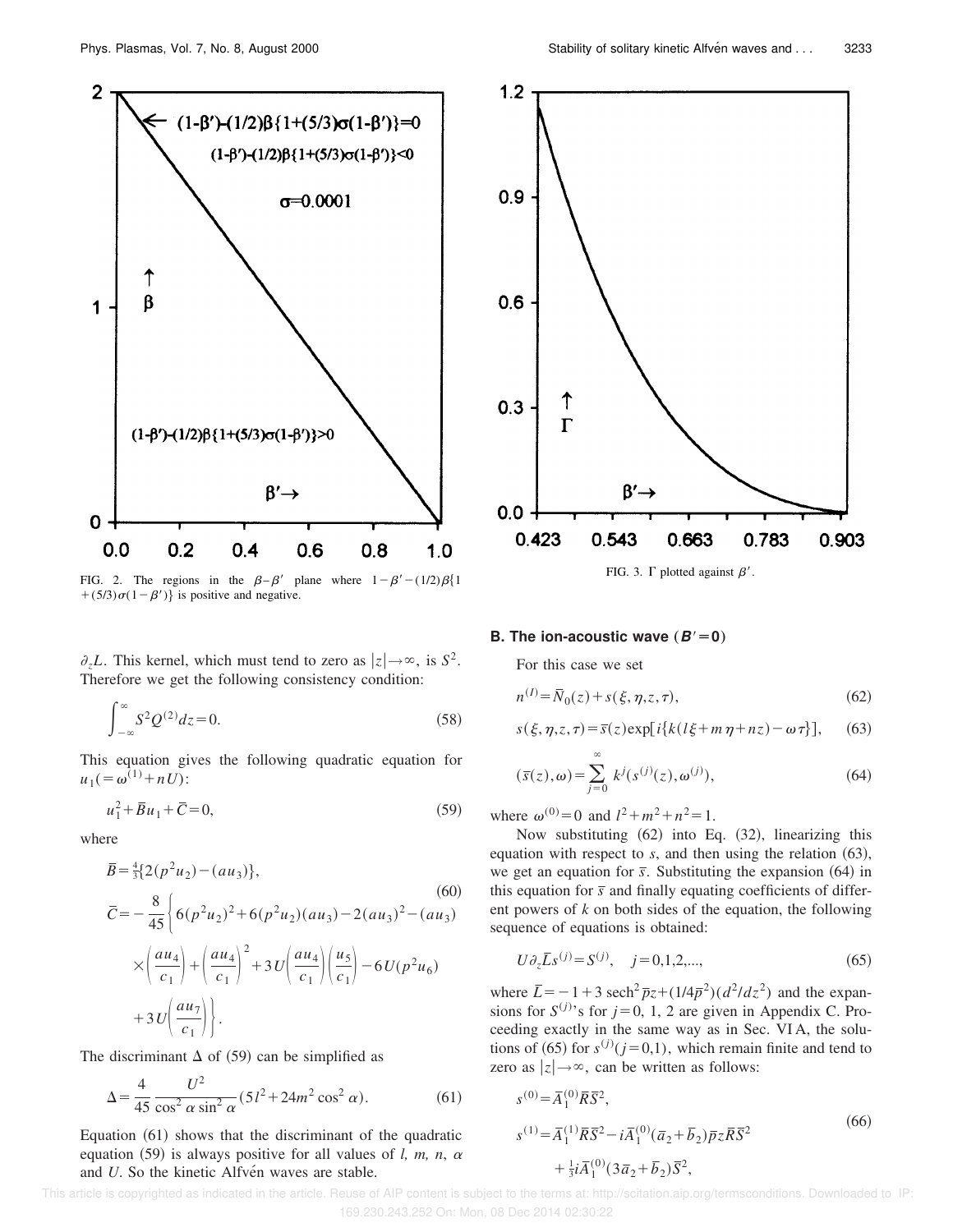

FIG. 4. The square of the maximum growth rate of instability of the ionacoustic wave  $(B' \neq 0)$  normalized by  $k^2 U^2$  plotted against  $\theta$  for different values of  $\alpha$ .

where  $\overline{A}_1^{(0)}$  and  $\overline{A}_1^{(1)}$  are two constants,  $\overline{R} = \tanh \overline{p}z$ ,  $\overline{S}$ = sech  $\bar{p}z$ , and  $\bar{a}_2$ ,  $\bar{b}_2$  are given as follows:

$$
\overline{a}_2 = \frac{1}{2\overline{p}U} \left( -u_1 - 2\overline{p}^2 \overline{u}_2 + \frac{1}{2}\overline{a}\overline{u}_3 \right),
$$
  
\n
$$
\overline{b}_2 = \frac{1}{2\overline{p}U} \left( 6\overline{p}^2 \overline{u}_2 - \frac{1}{2}\overline{a}\overline{u}_3 \right).
$$
\n(67)

The expressions for  $\bar{u}_1$ ,  $\bar{u}_2$ , etc., appearing in Eq. (67) are given in Appendix C.

Now the solution of Eq.  $(65)$  for  $j=2$  exists if its righthand side is perpendicular to the kernel of the operator adjoint to the operator  $\partial_z \overline{L}$ . This kernel, which tends to zero as  $|z| \rightarrow \infty$ , is  $\overline{S}^2$ , and consequently we get the following consistency condition:

$$
\int_{-\infty}^{\infty} \overline{S}^2 S^{(2)} dz = 0.
$$
 (68)

Equation (68) gives the following quadratic equation for  $u_1$ :

$$
u_1^2 + \overline{B}_1 u_1 + \overline{C}_1 = 0,\t\t(69)
$$

where

$$
\overline{B}_1 = \frac{4}{3} \{ 2(\overline{p}^2 \overline{u}_2) - (\overline{a} \overline{u}_3) \},
$$
\n
$$
\overline{C}_1 = -\frac{16}{45} \{ 3(\overline{p}^2 \overline{u}_2)^2 + 3(\overline{p}^2 \overline{u}_2) (\overline{a} \overline{u}_3) - (\overline{a} \overline{u}_3)^2 - 3U(\overline{p}^2 \overline{u}_6) \}.
$$
\n(70)

#### The discriminant  $\Delta_1$  of Eq. (69) is given by

$$
\Delta_1 = \frac{16}{45} \frac{U^2}{\cos^2 \alpha \sin^2 \alpha} (5l^2 - 3m^2 \cos^2 \alpha). \tag{71}
$$

Therefore, for instability we must have  $5l^2 - 3m^2 \cos^2 \alpha$  $<$ 0, and in this case the growth rate of instability  $\gamma$ (=k Im  $\omega$ <sup>(1)</sup>) is given by

$$
\frac{\gamma^2}{k^2 U^2} = \frac{4}{45 \cos^2 \alpha \sin^2 \alpha} (3m^2 \cos^2 \alpha - 5l^2). \tag{72}
$$

Now for the perturbation given in a plane through the  $\zeta$ axis making an angle  $\theta$  with the  $\xi \zeta$  plane, the growth rate of instability is given by

$$
\frac{\gamma^2}{k^2 U^2} = \frac{4(1 - n^2)}{45 \cos^2 \alpha \sin^2 \alpha} (3 \cos^2 \alpha \sin^2 \theta - 5 \cos^2 \theta).
$$
\n(73)

This growth rate of instability attains its maximum value  $\gamma_M$ for arbitrary fixed  $\theta$  when  $n=0$ . Figure 4 shows the variation of  $(\gamma_M / kU)^2$  against  $\theta$  for some different values of  $\alpha$ . This graph shows that for some fixed value of  $\theta$ ,  $\gamma_M$  decreases as  $\alpha$  increases and the range of  $\theta$  for which  $\gamma_M^2$  is positive decreases as  $\alpha$  increases. The maximum value of  $\gamma_M$  is  $(4/15)^{1/2}(kU/\sin \alpha)$  and this is attained when  $\theta = \pi/2$ .

#### **C.** The ion-acoustic wave  $(B'=0)$

In this case we set

$$
n^{(1)} = N'_0(z) + q(\xi, \eta, z, \tau), \quad \varphi^{(2)} = \varphi'_0(z) + r(\xi, \eta, z, \tau), \tag{74}
$$

$$
(q(\xi, \eta, z, \tau), r(\xi, \eta, z, \tau))
$$
  
=  $(\overline{q}(z), \overline{r}(z)) \exp[i{k(l\xi + m\eta + nz) - \omega \tau]},$  (75)

$$
(\bar{q}(z), \bar{r}(z), \omega) = \sum_{j=0}^{\infty} k^j (q^{(j)}(z), r^{(j)}(z), \omega^{(j)}).
$$
 (76)

where *k* is small,  $l^2 + m^2 + n^2 = 1$ , and  $\omega^{(0)} = 0$ .

Substituting  $(74)$  into Eqs.  $(33)$  and  $(34)$ , linearizing these equations with respect to  $q$  and  $r$ , and then using Eq.  $(75)$ , we get two coupled equations for  $\bar{q}$  and  $\bar{r}$ . Finally, substituting the expansions  $(76)$  into these two coupled equations and then equating coefficients of different powers of *k* on both sides of each equation, we obtain a sequence of coupled equations which can be presented as follows:

$$
U\partial_z \bar{\bar{L}} q^{(j)} = \bar{Q}^{(j)},\tag{77}
$$

$$
\partial_z^3 (d_3 q^{(j)} + \overline{d}_3 r^{(j)}) = \overline{R}^{(j)},\tag{78}
$$

where  $\bar{L} = (-1 + 6 \text{ sech}^2 p' z + (1/p'^2) (d^2 / dz^2))$  and *j* varies over the set of natural numbers including zero. The expressions of  $\overline{Q}^{(j)}$  and  $\overline{R}^{(j)}$  for  $j=0,1,2$  are given in Appendix D. The general solution of Eq.  $(77)$  can easily be obtained in the form  $(55)$ .

By the use of these solutions, the solutions of the coupled equations  $(77)$  and  $(78)$ , for  $j=0,1$ , which remain finite and tend to zero as  $|z| \rightarrow \infty$ , can be written as follows: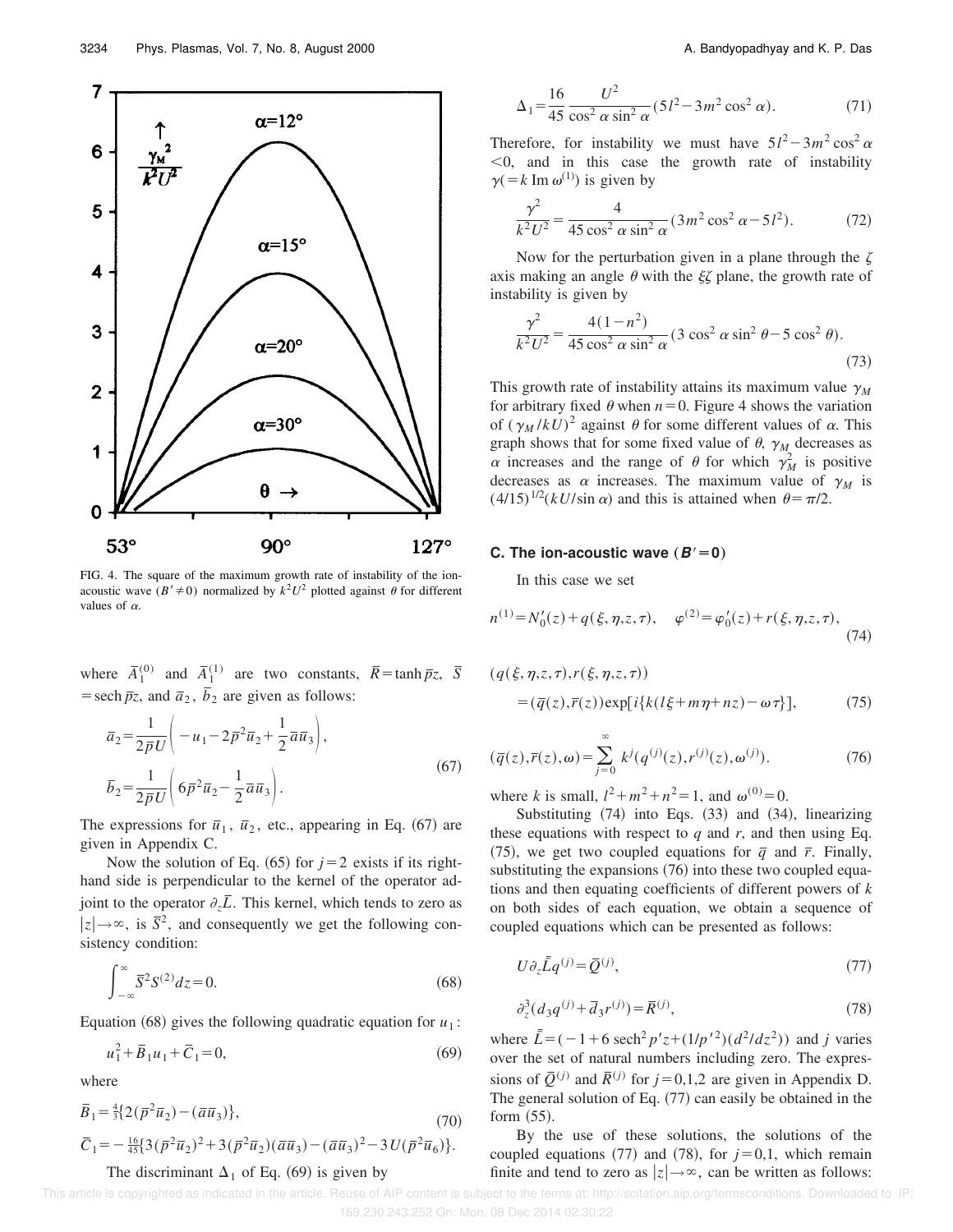$$
q^{(0)} = \overline{A}_1^{(0)} R' S', \quad d_3 q^{(0)} + \overline{d}_3 r^{(0)} = 0,
$$
  
\n
$$
q^{(1)} = \overline{A}_1^{(1)} R' S' - \frac{1}{2} i \overline{A}_1^{(0)} \overline{a}_3 p' z R' S' + \frac{1}{4} i \overline{A}_1^{(0)} (2 \overline{a}_3 + \overline{b}_3) S', d_3 q^{(1)} + \overline{d}_3 r^{(1)}
$$
  
\n
$$
= 0,
$$
\n(79)

where

$$
\bar{a}_3 = \frac{1}{p'U} (p'^2 \bar{u}_2 - u_1), \quad \bar{b}_3 = \frac{1}{3p'U} (a'^2 \bar{u}_3 - 6p'^2 \bar{u}_2),
$$
  
\n
$$
R' = \tanh p' z, \quad S' = \operatorname{sech} p' z.
$$
\n(80)

With the help of the second and fourth equations of  $(79)$ , we find that

$$
d_j q^{(0)} + \overline{d}_j r^{(0)} = 0
$$
,  $d_j q^{(1)} + \overline{d}_j r^{(1)} = 0$  for  $j = 3, 4, ..., 8$ . (81)

Now for the existence of the solution of Eq.  $(77)$  for  $j=2$ , its right-hand side must be perpendicular to the kernel of the operator adjoint to the operator  $\partial_z \overline{L}$ . This kernel, which must tend to zero as  $|z| \rightarrow \infty$ , is *S'*. Therefore, we get the following consistency condition:

$$
\int_{-\infty}^{\infty} S' \overline{Q}^{(2)} dz = 0.
$$
 (82)

Equation  $(82)$  gives the following quadratic equation for  $u_1$ :

$$
u_1^2 + \bar{\bar{B}}u_1 + \bar{\bar{C}} = 0,\t(83)
$$

where

$$
\bar{\bar{B}} = \frac{2}{3} (3p'^2 \bar{u}_2 - 2a'^2 \bar{u}_3),
$$
  
\n
$$
\bar{\bar{C}} = -\frac{1}{9} \{ 3(p'^2 \bar{u}_2)^2 + 4(p'^2 \bar{u}_2) (a'^2 \bar{u}_3) - 2(a'^2 \bar{u}_3)^2 \right)
$$
\n
$$
-12Up'^2 \bar{u}_6 \}.
$$
\n(84)

The discriminant  $\Delta_2$  of the above-mentioned quadratic equation is given by

$$
\Delta_2 = \frac{16}{3} \frac{U^2}{\sin^2 \alpha \cos^2 \alpha} (3l^2 - m^2 \cos^2 \alpha). \tag{85}
$$

Therefore, for instability we must have  $3l^2 - m^2 \cos^2 \alpha < 0$ , and in this case the growth rate of instability  $\gamma$ (=*k* Im  $\omega$ <sup>(1)</sup>) is given by

$$
\frac{\gamma^2}{k^2 U^2} = \frac{4}{3 \sin^2 \alpha \cos^2 \alpha} (m^2 \cos^2 \alpha - 3l^2).
$$
 (86)

For the perturbation given in a plane through the  $\zeta$  axis making an angle  $\theta$  with the  $\xi \zeta$  plane, the growth rate of instability is given by

$$
\frac{\gamma^2}{k^2 U^2} = \frac{4(1 - n^2)}{3 \sin^2 \alpha \cos^2 \alpha} (\cos^2 \alpha \sin^2 \theta - 3 \cos^2 \theta). \quad (87)
$$

This growth rate of instability  $(y)$  attains its maximum value  $(\gamma_M)$  for an arbitrary fixed value of  $\theta$  when  $n=0$ . This maximum value of the growth rate of instability is given by



FIG. 5. The square of the maximum growth rate of instability of the ionacoustic wave  $(B' = 0)$  normalized by  $k^2 U^2$  plotted against  $\theta$  for different values of  $\alpha$ .

$$
\frac{\gamma_M^2}{k^2 U^2} = \frac{4}{3 \sin^2 \alpha \cos^2 \alpha} (\cos^2 \alpha \sin^2 \theta - 3 \cos^2 \theta). \quad (88)
$$

Figure 5 shows the variation of  $(\gamma_M / kU)^2$  against  $\theta$ . This graph shows that  $\gamma_M$  decreases as  $\alpha$  increases and the range of  $\theta$  for which  $\gamma_M^2$  is positive decreases as  $\alpha$  increases, and the maximum value of  $\gamma_M$  is  $(4/3)^{1/2} (kU/\sin \alpha)$ , which is attained when  $\theta = \pi/2$ . Therefore, for any arbitrary fixed  $\alpha$ , the growth rate of instability in the case of MKdV solitons is greater than that of the KdV solitons.

#### **VII. CONCLUSIONS**

Starting from a set of governing equations, which produce a linear dispersion relation coupling kinetic Alfven waves and ion-acoustic waves in a magnetized plasma in which the electrons are nonthermal, the three-dimensional KdV equations are derived for both kinetic Alfven and ionacoustic waves. The coefficient  $B'$  of the nonlinear term of this three-dimensional KdV equation for ion-acoustic waves can vanish along a curve in the  $\beta'$   $\sigma$  parameter plane, where  $\beta'$  is a parameter of the nonthermal electrons and  $\sigma$  is the ratio of ion and electron temperatures. In this case, two coupled equations constituting a modified three-dimensional KdV equation describing the nonlinear behavior of ionacoustic waves are derived. All the nonlinear evolution equations derived are found to have obliquely propagating soliton solutions. The kinetic Alfvén solitons, propagating with a velocity *U* in the direction making an angle  $\alpha$  with the ex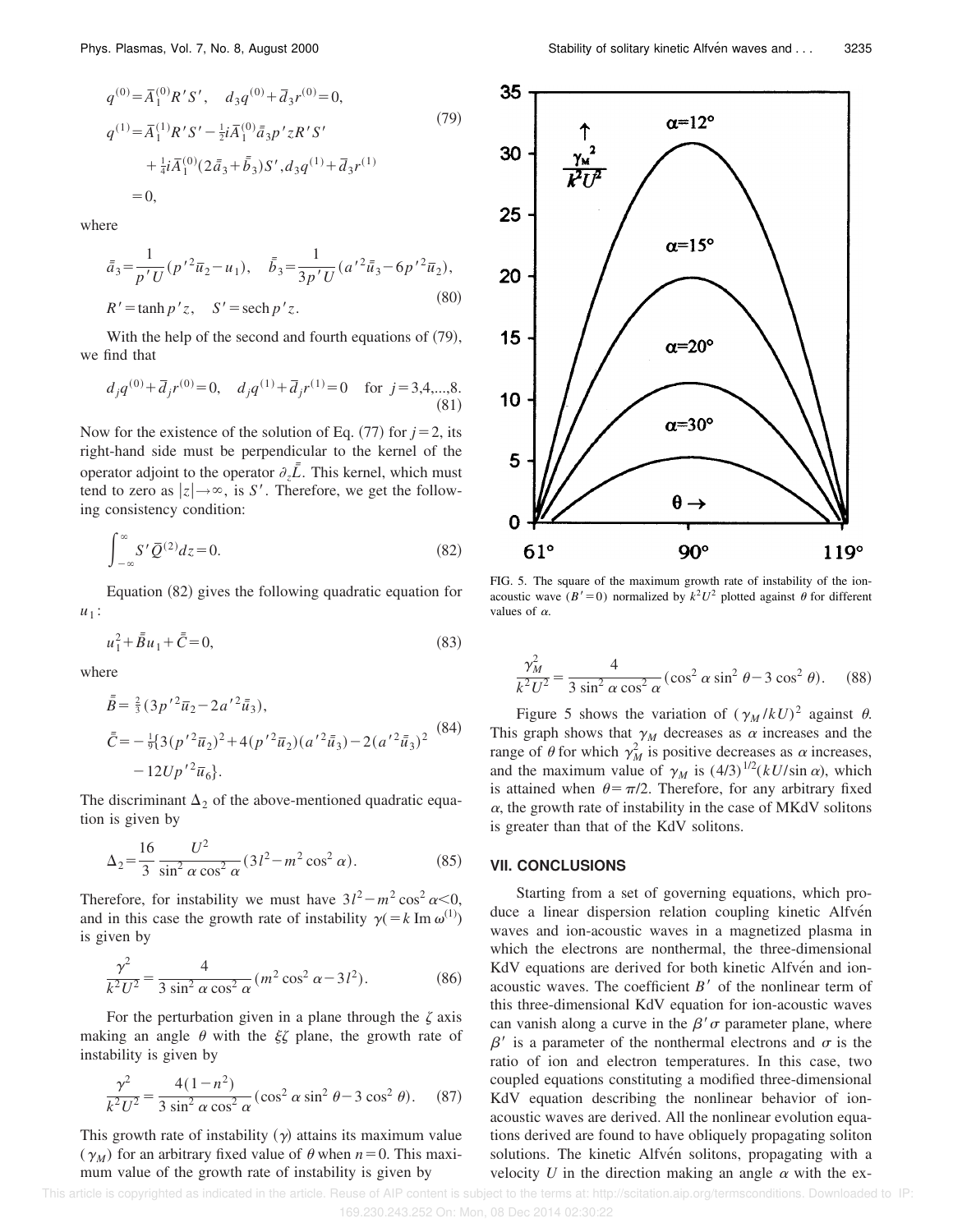ternal magnetic field, exist if the two quantities  $U \cos \alpha$  and and  $1-\beta'$ -(1/2) $\{1+(5/3)\sigma(1-\beta')\}$  have opposite signs. But the ion-acoustic solitons, for the case  $B' \neq 0$  having the same velocity and propagating in the same direction, exist if the above two quantities have the same sign. Both kinetic Alfvén and ion-acoustic solitons have a sech<sup>2</sup> profile and they can be compressive and also rarefactive. In the case  $B' = 0$ , the ion-acoustic solitons having the above-mentioned velocity and direction of propagation, exist if the two quantities mentioned above are both positive, and the solitons in this case have a sech profile and can be both compressive and rarefactive.

Regarding the stability of these solitons, it is found that the kinetic Alfvén solitons are stable. The ion-acoustic solitons for the case  $B' \neq 0$  are unstable if  $\cot^2 \theta \leq (3/5) \cos^2 \alpha$ , while the same for the case  $B' = 0$  are unstable if  $\cot^2 \theta$  $\langle (1/3)\cos^2 \alpha$ , where  $\theta$  is the angle between the two planes through the direction of propagation of the solitary wave one passing through the direction of the external magnetic field and the other passing through the direction of plane wave perturbation. In both cases, the growth rate of instability attains maximum when the perturbation is given in a plane perpendicular to the direction of propagation of the soliton.

# **APPENDIX A**

$$
a_1 = -AB \cos \alpha, \quad a_2 = AB \sin \alpha,
$$
  
\n
$$
a_3 = -AC \cos \alpha \sin^2 \alpha,
$$
  
\n
$$
a_4 = AC(\sin^3 \alpha - 2 \sin \alpha \cos^2 \alpha),
$$
  
\n
$$
a_5 = -AC(\cos^3 \alpha - 2 \cos \alpha \sin^2 \alpha),
$$
  
\n
$$
a_6 = -AC \cos \alpha, \quad a_7 = AC \sin \alpha \cos^2 \alpha,
$$
  
\n
$$
a_8 = AC \sin \alpha,
$$
  
\n
$$
b_1 = -AD \sin^2 \alpha \cos \alpha, \quad b_2 = -AD \sin \alpha \cos^2 \alpha,
$$
  
\n
$$
b_3 = -AD \sin \alpha \cos 2\alpha,
$$
  
\n
$$
b_4 = AD \cos \alpha \sin^2 \alpha, \quad b_5 = -AD \cos \alpha \cos 2\alpha,
$$
  
\n
$$
b_6 = -AD \cos \alpha, \quad b_7 = AD \cos^2 \alpha \sin \alpha,
$$
  
\n
$$
b_8 = AD \sin \alpha,
$$
  
\n
$$
c_1 = AE \sin^2 \alpha, \quad c_2 = AE \sin 2\alpha,
$$
  
\n
$$
c_3 = AE \cos^2 \alpha, \quad c_4 = AE,
$$
  
\n
$$
d_1 = -A'B' \cos \alpha, \quad d_2 = A'B' \sin \alpha,
$$
  
\n
$$
d_3 = -A'C' \cos \alpha \sin^2 \alpha,
$$
  
\n
$$
d_4 = A'C' \sin \alpha (\sin^2 \alpha - 2 \cos^2 \alpha),
$$
  
\n
$$
d_5 = -A'C' (\cos^3 \alpha - 2 \cos \alpha \sin^2 \alpha),
$$
  
\n
$$
d_6 = -A'C' \cos \alpha, \quad d_7 = A'C' \sin \alpha \cos^2 \alpha,
$$

$$
d_8 = A'C' \sin \alpha,
$$
  
\n
$$
\overline{d}_1 = -A'B'' \cos \alpha, \quad \overline{d}_2 = A'B'' \sin \alpha,
$$
  
\n
$$
\overline{d}_3 = -\frac{V}{2} \cos \alpha \sin^2 \alpha, \quad \overline{d}_4 = \frac{V}{2} \sin \alpha (\sin^2 \alpha - 2 \cos^2 \alpha),
$$
  
\n
$$
\overline{d}_5 = -\frac{V}{2} \cos \alpha (\cos^2 \alpha - 2 \sin^2 \alpha), \quad \overline{d}_6 = -\frac{V}{2} \cos \alpha,
$$
  
\n
$$
\overline{d}_7 = \frac{V}{2} \cos^2 \alpha \sin \alpha, \quad \overline{d}_3 = \frac{V}{2} \sin \alpha.
$$

# **APPENDIX B**

$$
Q^{(0)} = 0, \quad R^{0} = q^{(0)},
$$
\n
$$
Q^{(1)} = iu_1q^{(0)} - iu_2\frac{d^2q^{(0)}}{dz^2} - iu_3N_0q^{(0)} - iu_4\frac{dN_0}{dz}\frac{dr^{(0)}}{dz},
$$
\n
$$
R^{(1)} = q^{(1)} - iu_5\frac{dr^{(0)}}{dz},
$$
\n
$$
Q^{(2)} = i\omega^{(2)}q^{(0)} + iu_1q^{(1)} - iu_2\frac{d^2q^{(1)}}{dz^2} - iu_3N_0q^{(1)}
$$
\n
$$
-iu_4\frac{dN_0}{dz}\frac{dr^{(1)}}{dz} - u_7\frac{dN_0}{dz}r^{(0)} + u_6\frac{dq^{(0)}}{dz},
$$
\n
$$
R^{(2)} = q^{(2)} - iu_5\frac{dr^{(1)}}{dz} + u_8r^{(0)},
$$
\n
$$
u_1 = \omega^{(1)} + nU, \quad u_2 = 3na_3 + la_4,
$$
\n
$$
u_3 = n\left(a_1 + \frac{b_1}{c_1}\right) + i\left(a_2 + \frac{b_2}{c_1}\right),
$$
\n
$$
u_4 = 2nb_1 + lb_3 - \frac{b_1}{c_1}(2nc_1 + lc_2), \quad u_5 = 2nc_1 + lc_2,
$$
\n
$$
u_6 = 3n^2a_3 + 2nla_4 + l^2a_5 + m^2a_6,
$$
\n
$$
u_7 = \frac{b_1}{c_1}(c_1n^2 + c_2nl + c_3l^2 + c_4m^2),
$$
\n
$$
u_8 = c_1n^2 + c_2nl + c_3l^2 + c_4m^2,
$$
\n
$$
u_9 = a_3n^3 + a_4n^2l + n(l^2a_5 + m^2a_6) + l(l^2a_7 + m^2a_8).
$$

## **APPENDIX C**

$$
S^{(0)} = 0, \quad S^{(1)} = i u_1 s^{(0)} - i \overline{u}_2 \frac{d^2 s^{(0)}}{dz^2} - i \overline{u}_3 N_0 s^{(0)},
$$